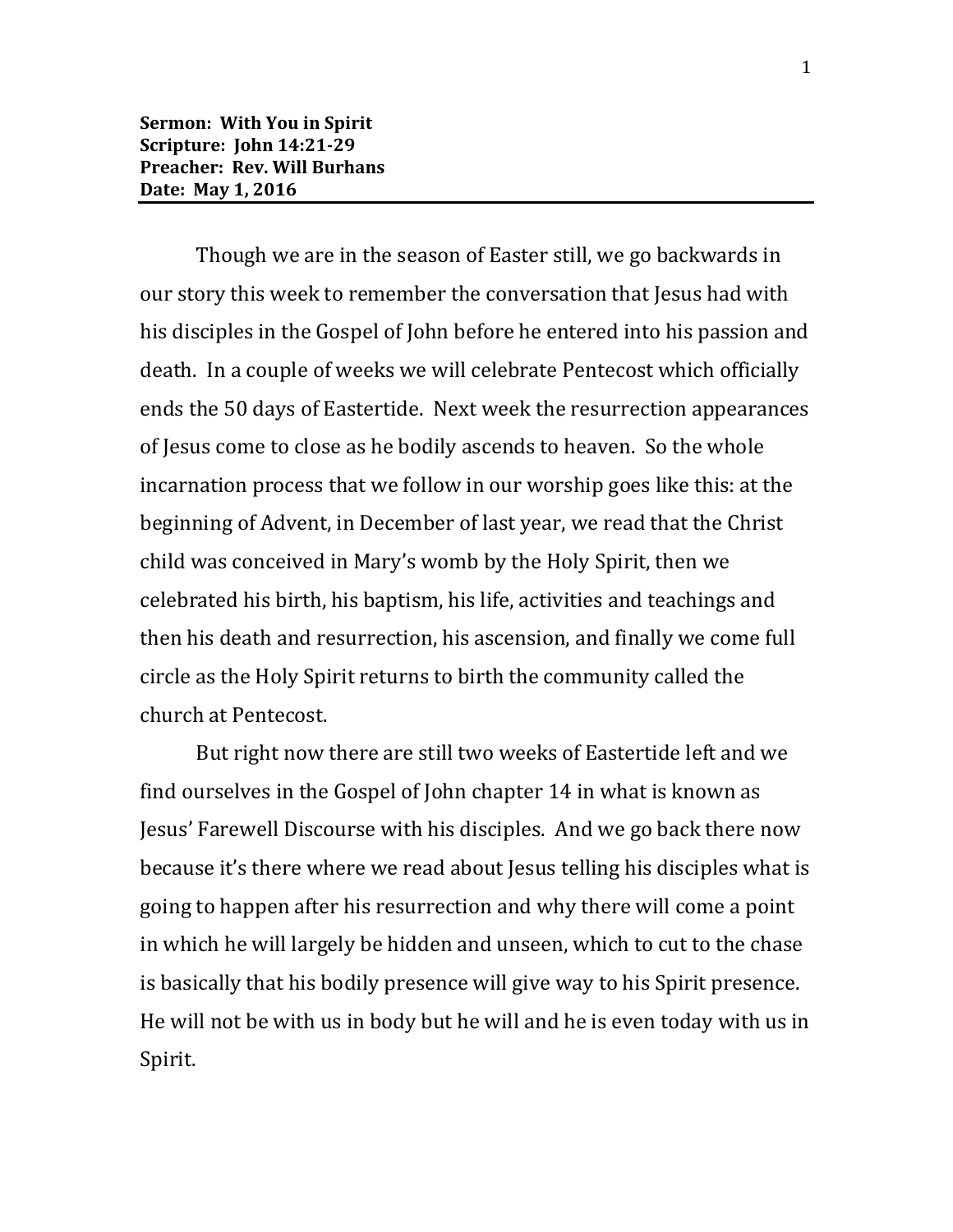Don't you know this, that being with someone in Spirit can be as real and as powerful as being with them in person? Have you ever been with someone who is distracted or self-absorbed for whatever reason and so although they are there in person, they are barely there? Sometimes, if we are not careful, we can experience our spousal relationship like that where familiarity breeds an absence in spirit despite bodily presence. We can be that way to our children as well or our children that way with us – around one another but not really present to one another. But also the opposite is true, we can be with one another in Spirit though we are not there in bodily presence. Don't you know people who are with you, who have your back and aware of your life at a particularly deep level whether they are with you or not? Have you ever been told "you have really been on my mind" or "I have really been praying for you," such that you know it's more than just a nice thing being said. We can be powerfully there in Spirit for one another whether we are separated by geography or even by death itself. In fact I imagine we are touched, impacted, encouraged, supported by those only with us in Spirit more than we could possibly know or imagine. And this is what Jesus was promising his disciples: "though I am going to die, I will always be there *with* you and *for* you in Spirit."

But it was mighty hard for the disciples to let go, very painful and scary for them to imagine how they would get along without his physical presence with them. He had really only been around them for 3 years, yet they were changed, awakened and given hope by his presence, convinced also that everything in the world was going to change by his presence as well. And so when Jesus says – "oh, and by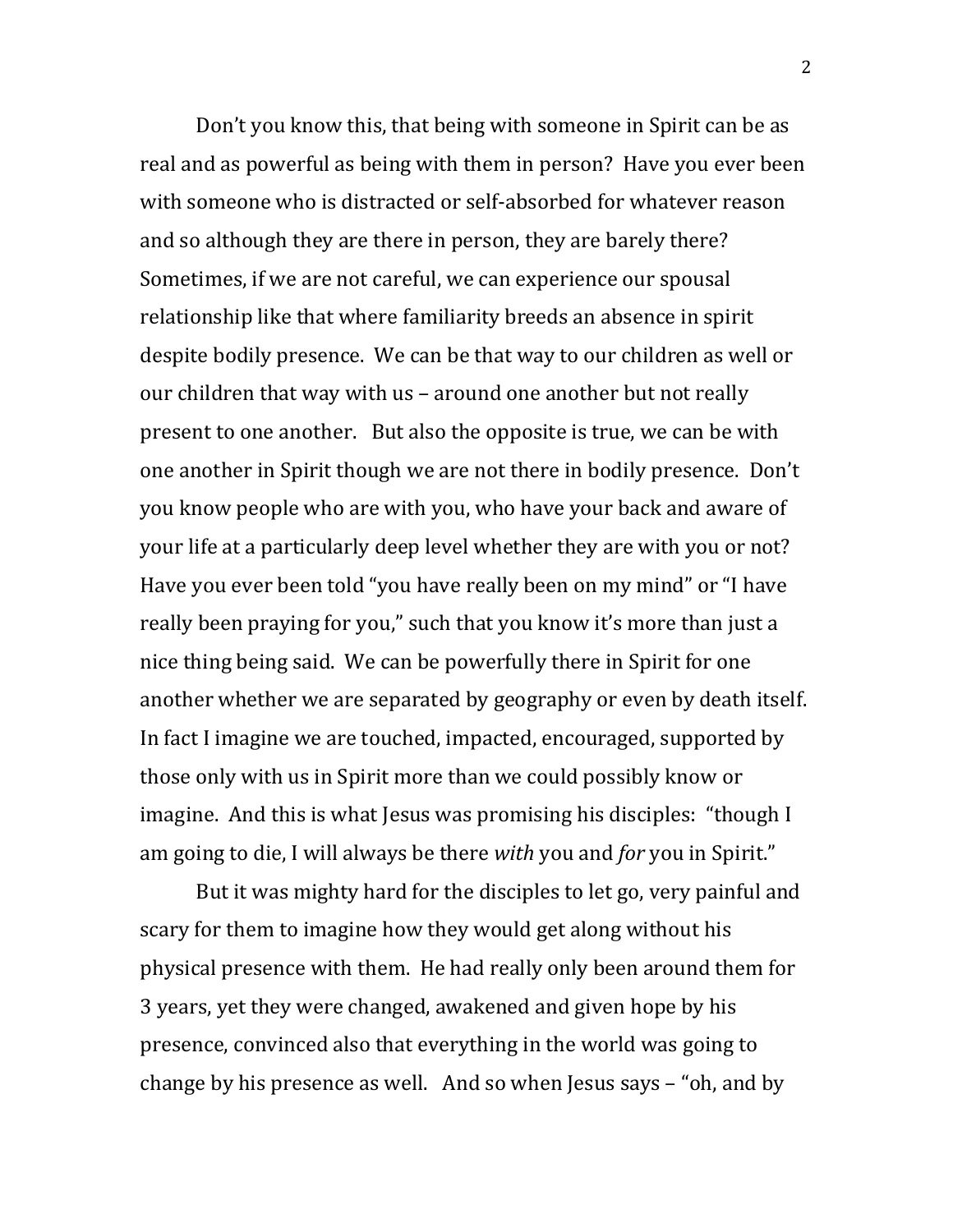the way, I am going away now. I am going to die. I am going to leave you." The disciples say What? Why? How? They are greatly troubled.

Within chapters 13 and 14 of John you have mostly Jesus' words of farewell but interjected with single line questions from the disciples. Peter saying "Lord, where are you going? And why can I not follow you?" And Thomas saying "Lord, we really don't know where you're going, how can we know the way?" And Philip saying "C'mon, show us God and that will be enough for us." And Judas saying "how is it that you will show yourself to us and not to the world?" They are distressed and a tad bit self-absorbed with what's going to happen to them, what are they supposed to do?

 And that's when Jesus says "don't worry my children, I will send you the Holy Spirit, the Helper, to be with you…" in other words "I will be with you in Spirit still though no longer in body." But he doesn't just leave it a that he explains further the nature of this Spirit – "the way you will know my Spirit and the way my Spirit with be with you and work through you is in your keeping my commandment. And what was that? John chapter 13:34, Jesus says "a new commandment I give to you, that you love one another, just as I have loved you, you also are to love one another. By this all people will know that you are my disciples. That's my Spirit at work in the world, the Spirit of Love - Satyagraha - the Love Force.

You know of what I speak, of what Jesus is talking about. You know this Spirit that is Holy in this world. You know the power of love, don't you? And you know how the power of death itself cannot cancel out or lessen or even touch the power of love. If anything death makes